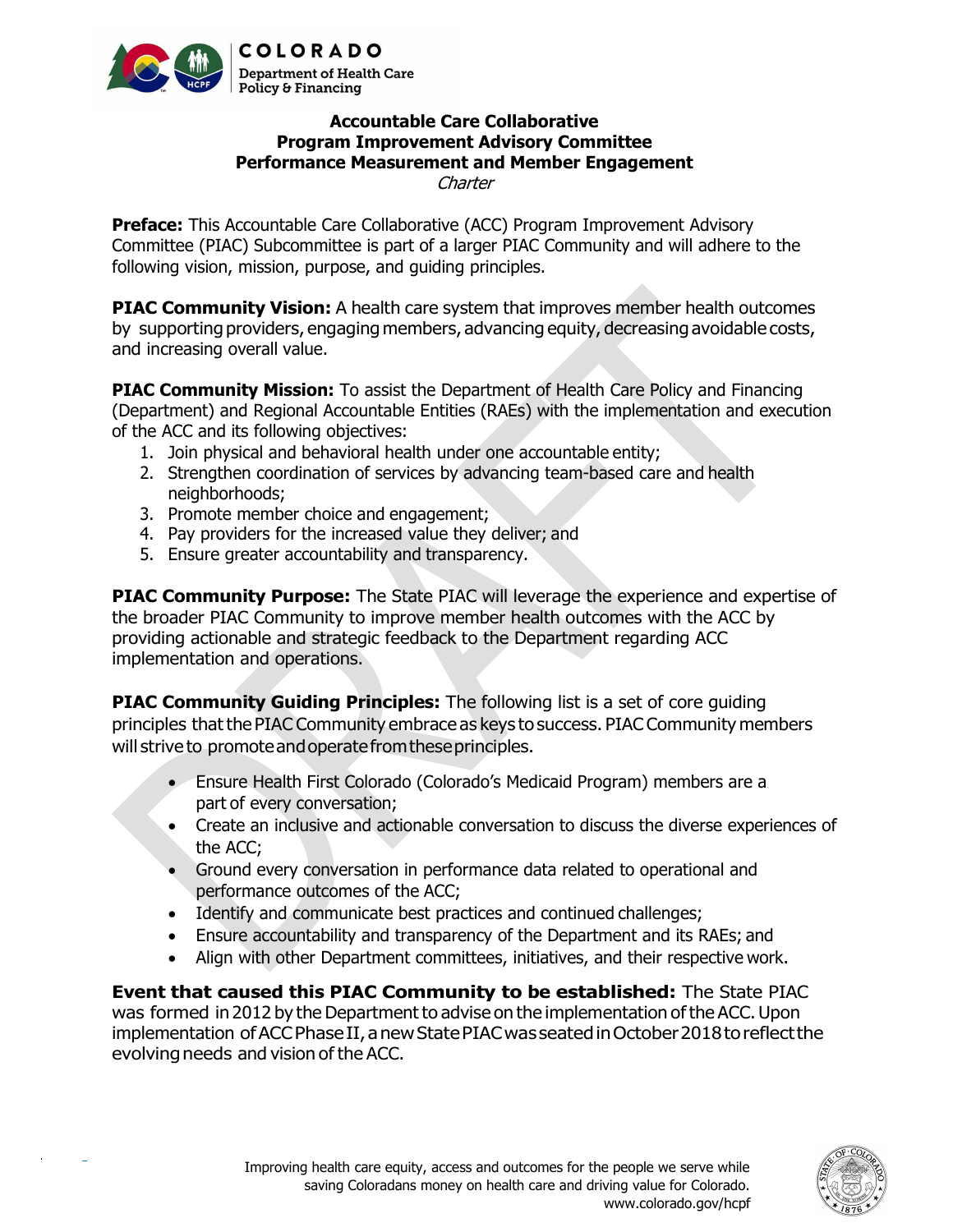

State PIAC Community Framework: Below is a visual of the State PIAC Community.



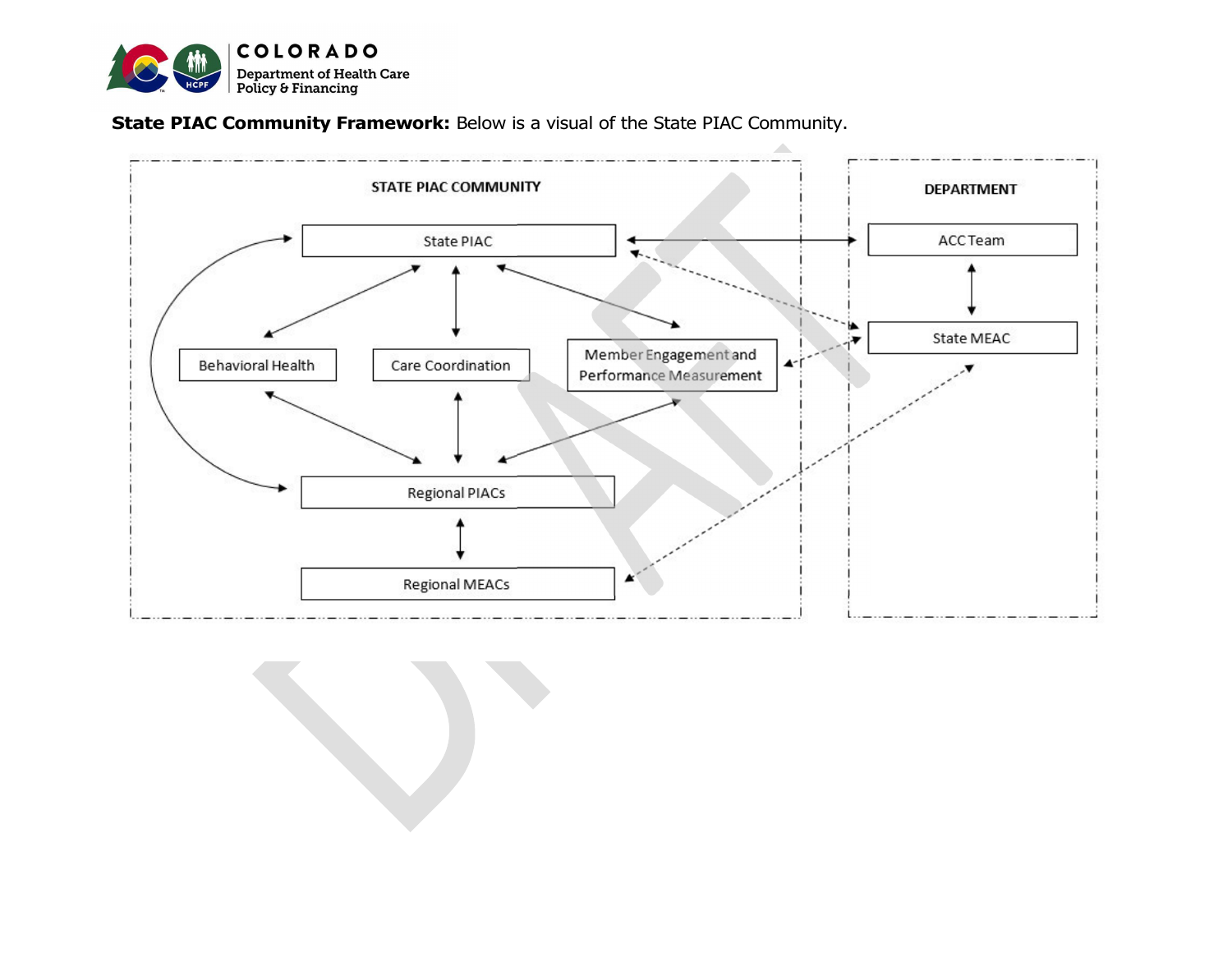

**COLORADO Department of Health Care** Policy & Financing

**PIAC Subcommittee Purpose:** The Performance Measurement and Member Engagement (PMME) subcommittee assesses the performance of the ACC and seeks to evaluate and improve Health First Colorado members' experiences and engagement. The subcommittee will identify best practices and provide guidance for an effective and publicly accessible performance measurement system while ensuring evaluation efforts are aligned across the health care system. Members will be centered in all ACC evaluation efforts, which includes performance measure reviews and adjustments, but also other engagement opportunities that produce information and data for system improvement. PMME is committed to pursuing health equity in performance measurement, member involvement and advocacy efforts, and in all subcommittee work processes. The subcommittee also provides strategic insight and recommendations to the Performance Improvement Advisory Committee (PIAC) and the Colorado Department of Health Care Policy and Financing (the Department) on initiatives related to the quality of health care delivery and experience of Health First Colorado members and will respond to requests to investigate topics as relevant and feasible. Lastly, PMME strives to present bi-annual recommendations to PIAC and the Department regarding the quality of health care delivery and improving member experience and engagement. All recommendations made to the Department will be tracked by the subcommittee.

**PIAC Subcommittee Objectives:** The PMME subcommittee has the following objectives:

- Develop and review best practices for improving ACC performance and measurement, health outcomes for ACC members, and member experience and engagement opportunities;
- Explore performance and member experience topics through an equity lens to reduce health care disparities and promote inclusivity and system responsiveness;
- Advocate for the inclusion of members' experiences in the assessment of ACC performance; and
- Provide feedback and guidance on all significant ACC performance measure changes and review results on a quarterly basis.

PMME Focus Areas: For SFY 2020-21 and SFY 2021-2022, the PMME subcommittee has the following focus areas:

- Review ACC performance data at least bi-annually to track trends and identify areas of opportunity based on high and lower performers. Engage RAEs and members to identify best practices and strategies that can improve performance and can be scaled. Make recommendations as relevant and advocate for transparency.
- Vett and provide feedback on measure selection priorities and measure options as the Department looks to revise the list of performance measures by July 2023.
- Explore opportunities to improve the measurement of member experience in ways that lead to action and system responsiveness. Identify ways to incorporate this data and information into pay-for-performance. Recruit more Health First Colorado members and develop best practices for ensuring members feel valued and empowered to voice their perspectives and drive the measurement agenda.
- Analyze disaggregated performance measures data and make recommendations on how to improve equity either in performance measurement or programmatically. Develop a member-centered process that can be replicated for exploring equity, including but not limited to data reviews, journey maps, and researching and testing what works and does not work.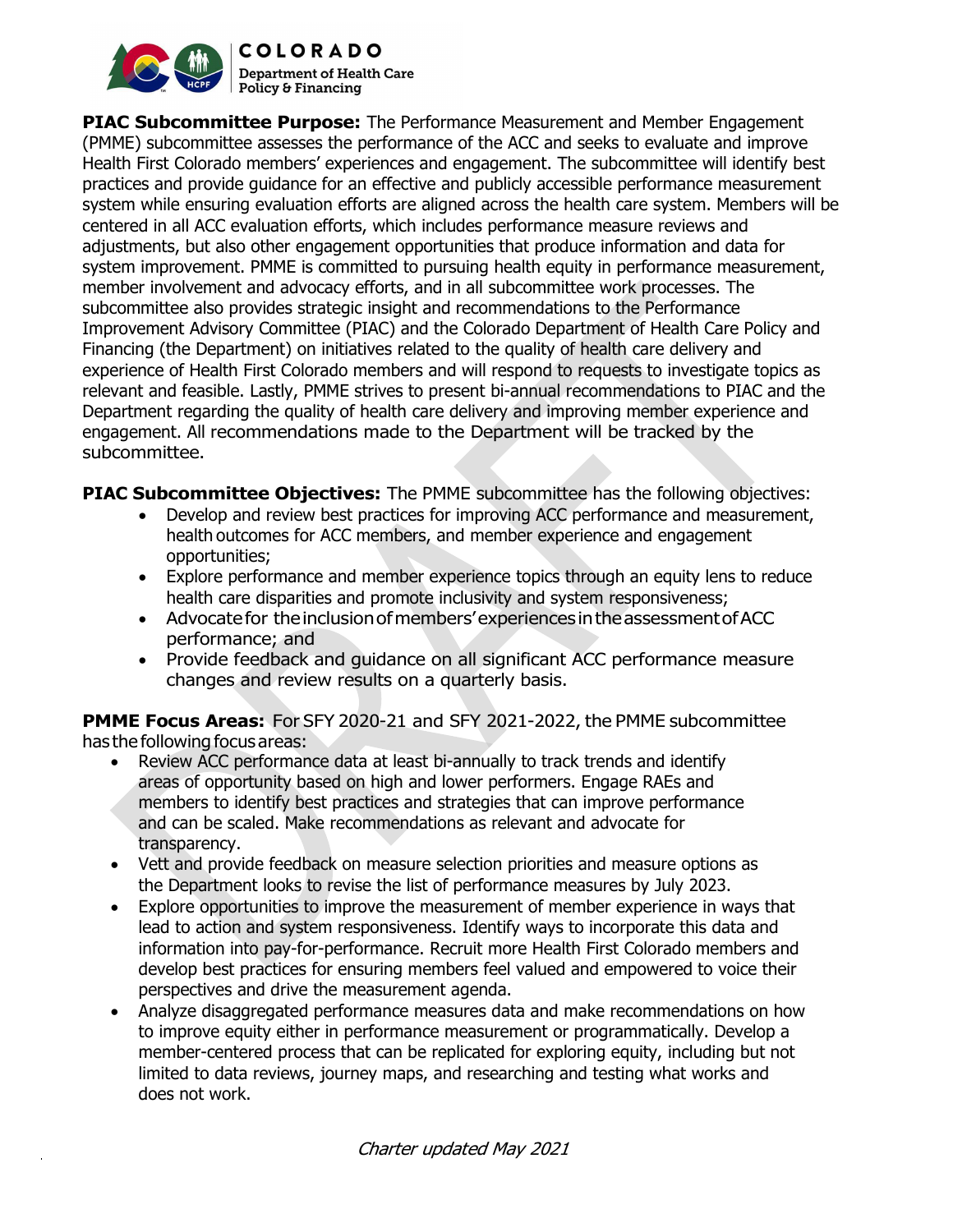

The PIAC Process: The PMME Subcommittee's process will include:

1. Creation and approval of a defined scope and charge by the State PIAC;

2. Development of discrete objectives related to the subcommittee charge by PIAC subcommittee voting members;

3. Development of key discussion questions and goals by subcommittee co-chairs;

4. Discussion and presentation of foundational information by key subject matter experts;

5. Aggregation of critical qualitative data from interviews with RAEs, providers, members, and other stakeholders and from RAE contract deliverables;

6. Aggregation of critical quantitative data from key performance indicators, behavioral health incentive measures, performance pool measures, public reporting measures, and RAE contract deliverables;

7. Discussion of aggregated data and information vis-a-vis strategy screens;

8. Production of work products that document and summarize the subcommittee's analysis and recommendations for improved delivery system performance.

**PIAC Strategy Screens:** The subcommittee has the option of incorporating the following strategy screens where appropriate and helpful for identifying priorities and making strategic decisions:

- How are members impacted?
- How are specific member populations impacted?
- How are providers impacted?
- How is health equity advanced?
- How is integration of physical and behavioral health addressed?
- How is care coordination assured?
- What are the cost, quality and access implications?
- How is success measured?

PIAC Subcommittee Products: The subcommittee, through its process, will generate work products that help guide the policy, performance, and operations of the ACC and include, but are not limited to: regional best practices, recommendations for program development, and delivery system tools and forms.

**PIAC Subcommittee Logistics:** The PMME subcommittee will meet monthly. Attendance will be virtual only.

Subcommittee Chairs: Christina Suh, MD; Bethany Pray, Esq.

Subcommittee Department Liaisons: Liana Major and Erin Herman

Meeting Schedule: Monthly, 4<sup>th</sup> Thursday from 3:00 - 4:30 pm via Zoom.